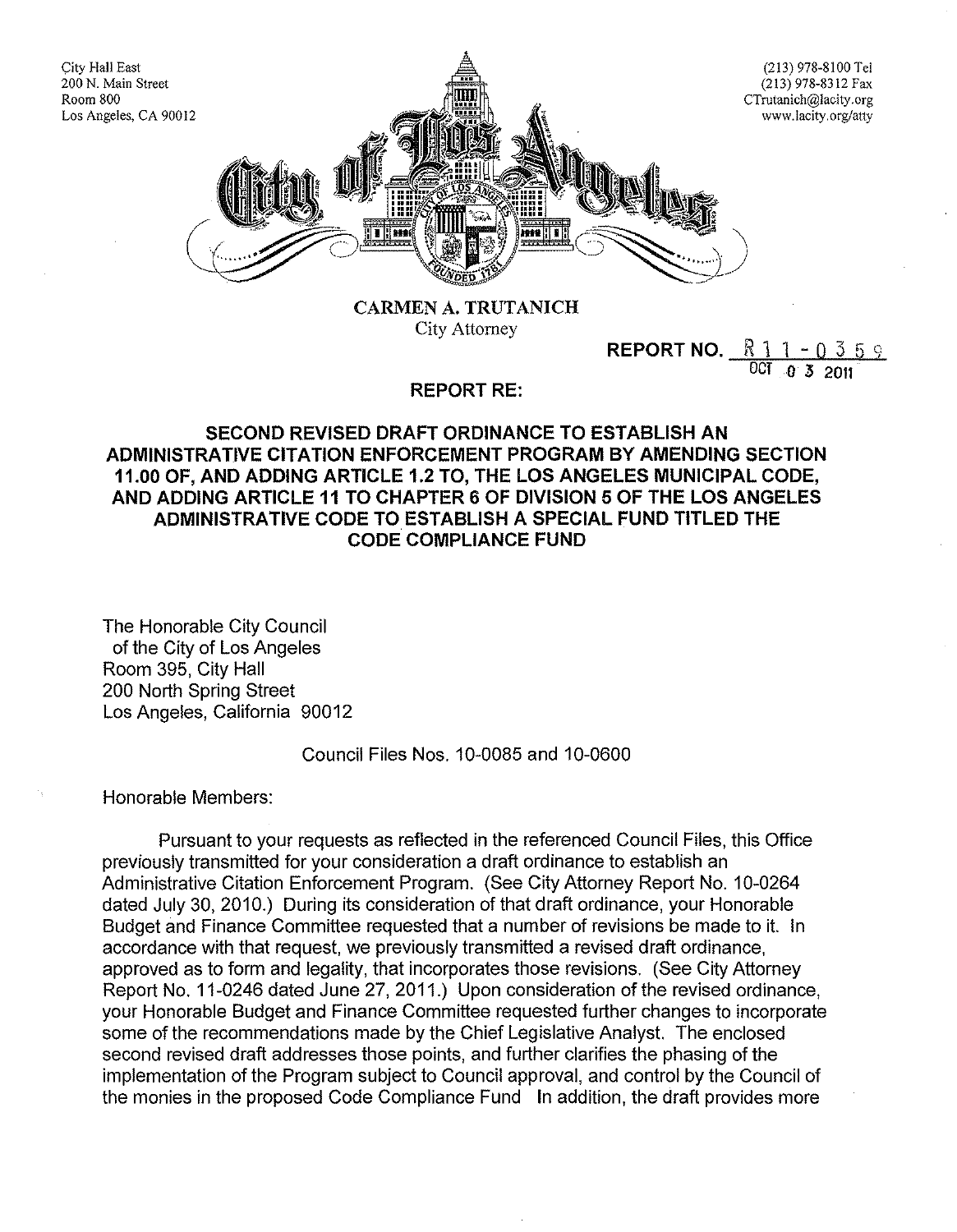## The Honorable City Council of the City of Los Angeles Page 2

detail of the definition and limited authority of the Administrative Hearing Officers, particularly as pertains to the issuance of subpoenas, which may only be issued at the request of the Responsible Party or the Enforcing Department after a showing that the documents or testimony sought are relevant to and necessary for the resolution of the matter.

Our prior report contains detailed discussions of the background of the proposal for the ordinance, the sufficiency of the existing Code enforcement system, and details of the proposed ordinance.

#### CEQA Determination

Regarding a finding to satisfy the requirements of the California Environmental Quality Act (CEQA), we believe that adoption of this ordinance is an exempt action under State CEQA Guidelines sections 15060(c)(2) and (3) and City CEQA Guidelines Article II, Section 1 (General Exemption) because it will not result in a direct or reasonably foreseeable indirect physical change in the environment and it can be seen with certainty that there is no possibility that the activity in question may have a significant effect on the environment. If you concur, you should adopt this finding prior to or concurrent with taking action on the ordinance.

#### RULE 38 Compliance

Pursuant to Council Rule 38, we have transmitted copies of this report and draft ordinance to the affected departments and requested that they provide any comments they have directly to Council or the appropriate Committees when this matter is considered.

If you have any questions regarding this matter, please contact Chief Deputy William Carter at (213) 978-8347. He or another member of this Office will be present when you consider this matter to answer any questions you may have.

Very truly yours,

CARMEN A. TRUTANICH, City Attorney

By Villameter PEDRO B. ECHEVERRIA

Chief Assistant City Attorney

PBE:Iee **Enclosure** 

**M:\Government Counsei\PETE ECHEVERRIA\Reports and Ordinances\Report ·Second Revised ACE Ordinance 10·3·11.doc**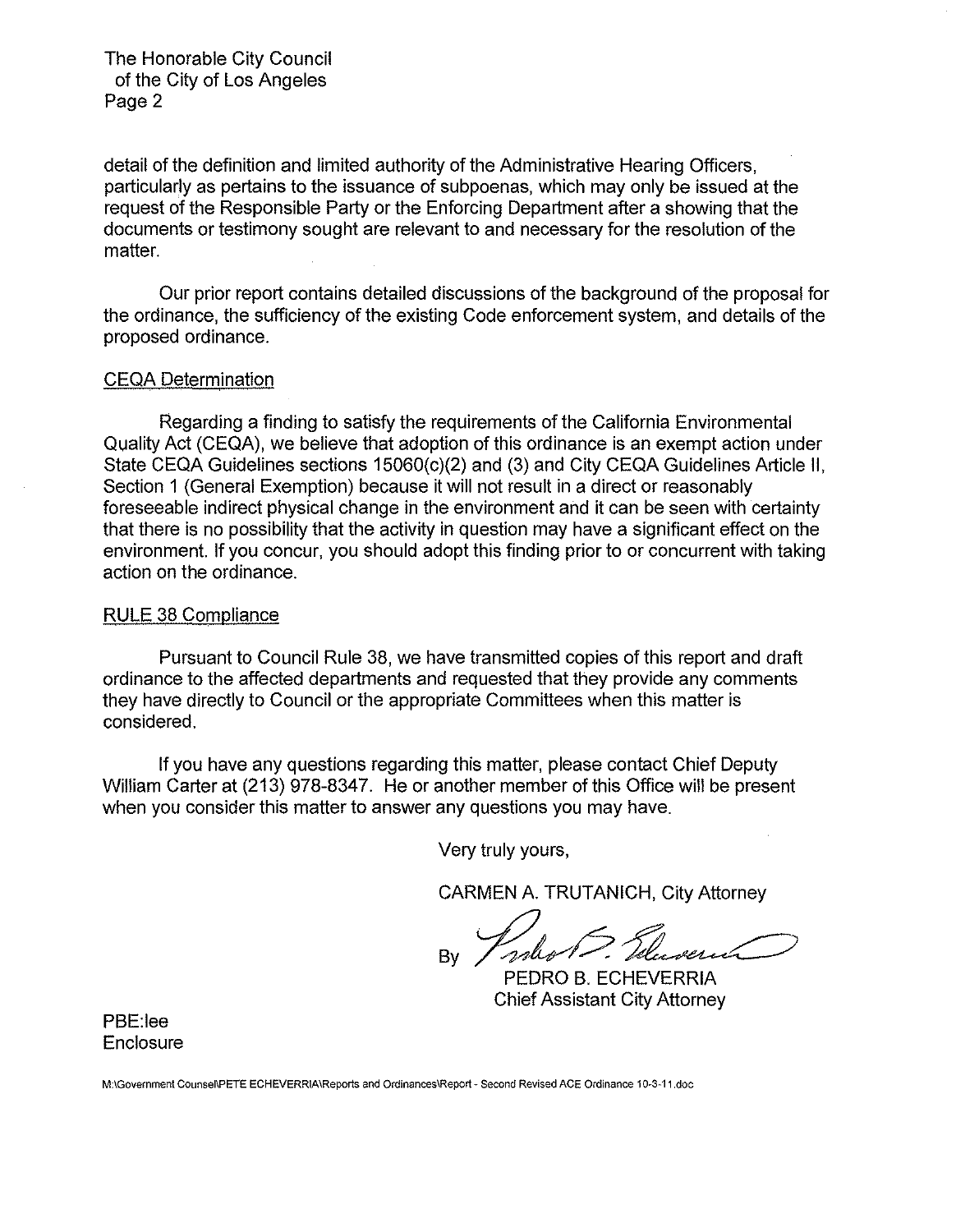#### **ORDINANCE NO.**

An ordinance amending Section 11.00 and adding a new Article 1.2 to Chapter I of the Los Angeles Municipal Code to establish the Administrative Citation Enforcement Program and adding a new Article 11 to Chapter 6 of Division 5 of the Los Angeles Administrative Code to create a special fund titled the Code Compliance Fund.

## **THE PEOPLE OF THE CITY OF LOS ANGELES DO ORDAIN AS FOLLOWS:**

Section 1. Subsection (m) of Section 11.00, Article 1, Chapter I of the Los Angeles Municipal Code is amended by adding a new fourth unnumbered paragraph, to be placed between the current third and fourth unnumbered paragraphs, to read as follows:

As an alternative enforcement method that may be used in the sole discretion of the City, violations of this Code may be addressed through the use of an Administrative Citation as set forth in Article 1.2 of Chapter 1 of this Code. The administrative fines prescribed by Chapter 1, Article 1.2 may be sought in addition to any other remedy, including, but not limited to, criminal remedies, injunctive relief, specific performance, and any other remedy provided by law. The remedies provided by Chapter 1, Article 1.2 of this Code are cumulative to those prescribed by this Code or other applicable law and are not exclusive.

Sec. 2. Chapter I of the Los Angeles Municipal Code is amended by adding a new Article 1.2 to read as follows:

### **ARTICLE 1.2 ADMINISTRATIVE CITATIONS**

#### **SEC.11.2.01. PURPOSE AND INTENT.**

(a) The City Council of the City of Los Angeles finds that there is a need for an alternative method of enforcement for violations of this Code, applicable statutory provisions, ordinances, uniform codes adopted by the City, orders issued by a commission, board, hearing officer, or other body authorized to issue orders, and any conditions or requirements imposed on or by any entitlement, permit, or environmental document issued or approved by the City.

(b) The City Council finds and determines that an administrative citation program (the Program) is an effective alternative method of enforcement for these violations.

(c) The primary purpose and intent of the City Council, through the adoption of this Article, is to create an alternative method of problem resolution and enforcement that:

1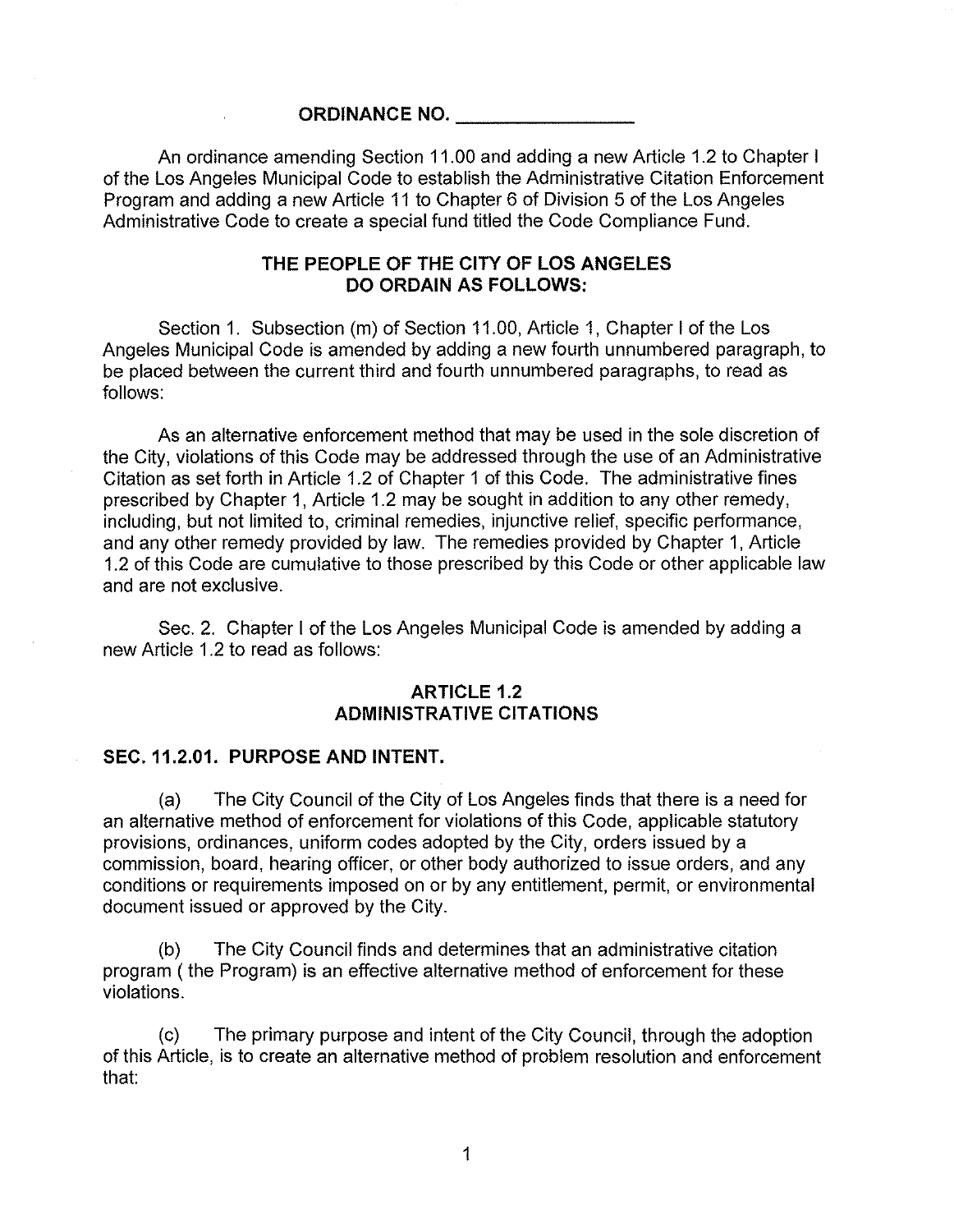1. Fosters both timely compliance with the law in order to protect public health, safety and welfare;

2. Provides for the fair, efficient and effective administration of justice.

3. Provides an administrative process that openly and fairly allows for the appeal and review of Administrative Citations and fines imposed;

4. Minimizes the delay and expense of Code enforcement through the only currently available options of criminal prosecution and civil litigation; and

5. Deters the use of dilatory and frivolous challenges to Administrative Violations and facilitate the prompt collection of fines.

(d) The procedures established in this Article shall be in addition to criminal, civil and any other legal remedy established by law which may be pursued to address Administrative Violations. Issuance of an Administrative Citation shall not be deemed a waiver of any other enforcement remedies provided in this Code. The selection of the appropriate remedies lies within the sole discretion of the Issuing Department and, as applicable, by the City Attorney, and shall be consistent with the purpose and intent of this Article.

(e) It is the intent of the City Council that this Administrative Citation Enforcement Program be implemented in a phased manner. Accordingly, the City Attorney is requested to work with the various departments of the City that have responsibility for enforcing Code provisions and addressing Code violations and are authorized to participate in the Program to implement the Program in the most effective manner to address quality of life issues and to provide training and other preparation in the issuance of Administrative Citations and the process of enforcing them. Implementation of the Program shall be carried out one department at a time with the Police Department being the first, followed by the Housing Department, Animal Services Department enforcement of licensing regulations only, and Building and Safety Department. Prior to implementation of the Program in the latter three departments, the City Attorney will report to the City Council regarding the implementation of the Program in the Police Department, the experience with and results of the Program, and any recommendations for modifying the Program, and, for information purposes only, a list of the primary Code sections that will be enforced through the Program by each department. Thereafter, other City Departments may participate in the Program with the prior approval of the City Council. The City Attorney will report quarterly to the Council on the implementation of the Program regarding the implementation of the Program, the experience with and results of the Program, and any recommendations for modifying the Program, and, for information purposes only, a list of the primary Code sections that will be enforced through the Program by each department.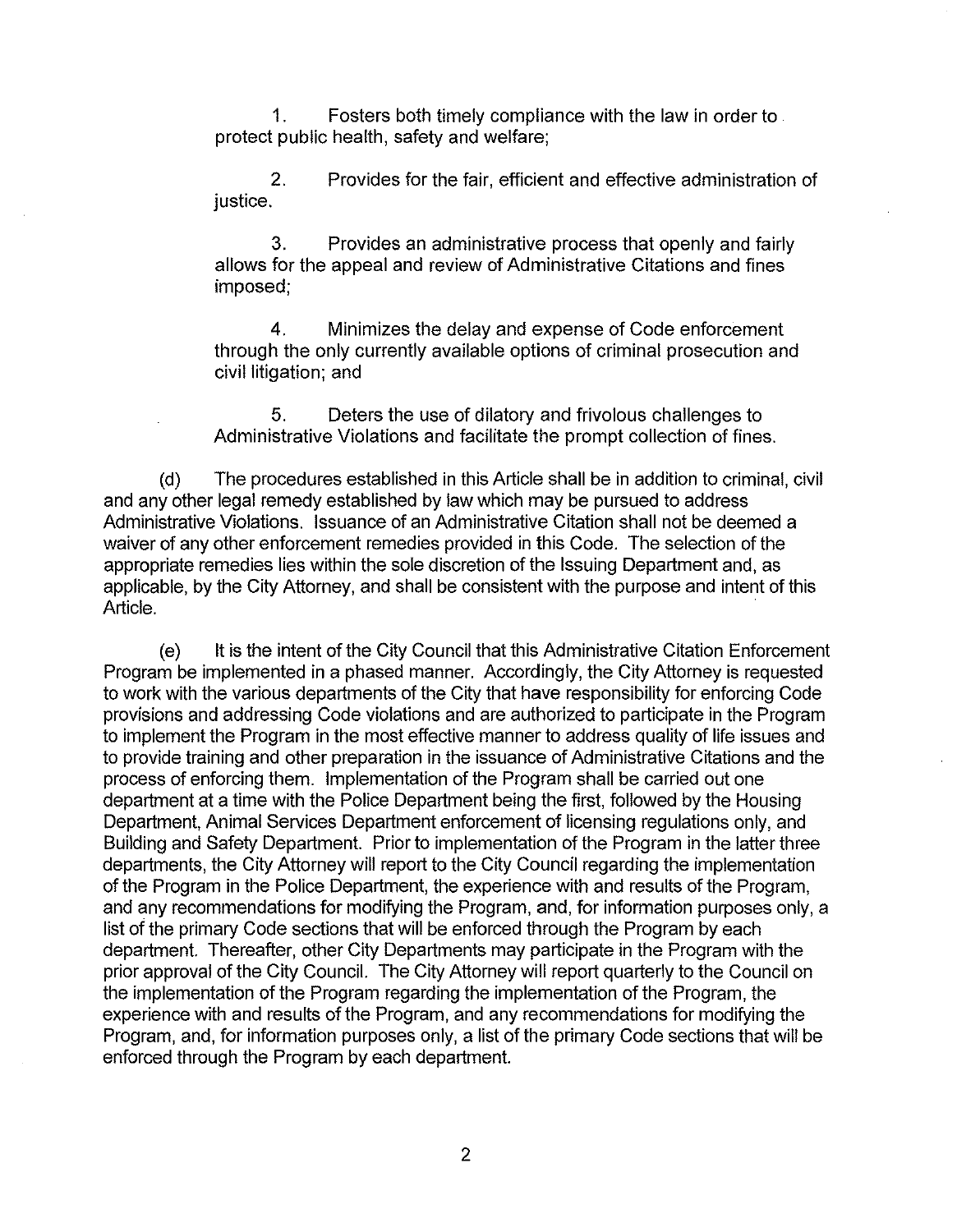## **SEC. 11.2.02. DEFINITIONS.**

For purposes of this Article, the following words and phrases are defined:

**"Administrative Citation"** means a notice of Administrative Violation issued by an Enforcement Officer.

**"Administrative Costs"** means all direct and indirect costs incurred as a result of an Administrative Citation hearing, including, but not limited to, reasonable attorney fees, and costs relating to the initial review, scheduling, and processing of the administrative hearing.

**"Administrative Fine"** means the fine or penalty imposed on the Responsible Person for an Administrative Violation.

**"Administrative Hearing Officer"** means an independent neutral decision-maker, such as pro tern judges provided by the Los Angeles Superior Court and Administrative Law Judges as defined by the State of California, who shall be subject to disqualification for bias, prejudice, conflict, or any other reason for which a judicial hearing officer may be disqualified. Administrative Hearing Officers shall not be City employees.

**"Administrative Violation"** means any violation of this Code, applicable statutory provisions, ordinances, uniform codes adopted by the City, orders issued by a commission, board, hearing officer, or other body authorized to issue orders, or any conditions or requirements imposed on or by any entitlement, permit, or environmental document issued or approved by the City.

**"Continuing Violation"** means any Administrative Violation pertaining to building, plumbing, electrical, or other structural or zoning matter, that does not create an imminent hazard to health or safety. A Continuing Violation does not include an Administrative Violation that can be corrected by the Responsible Person through the immediate cessation or discontinuation of any prohibited activity or by the immediate implementation of a required activity as determined by the Issuing Department.

**"Enforcement Costs"** means all direct and indirect costs incurred by the Issuing Department in investigating, inspecting, or abating any Administrative Violation, including, but not limited to, noncompliance fees as specified in Section 98.0411 and costs incurred in preparing for and attending an Administrative Citation hearing.

**"Enforcement Officer"** means any police officer, inspector, or other employee or agent of the City having the power to enforce any Administrative Violation.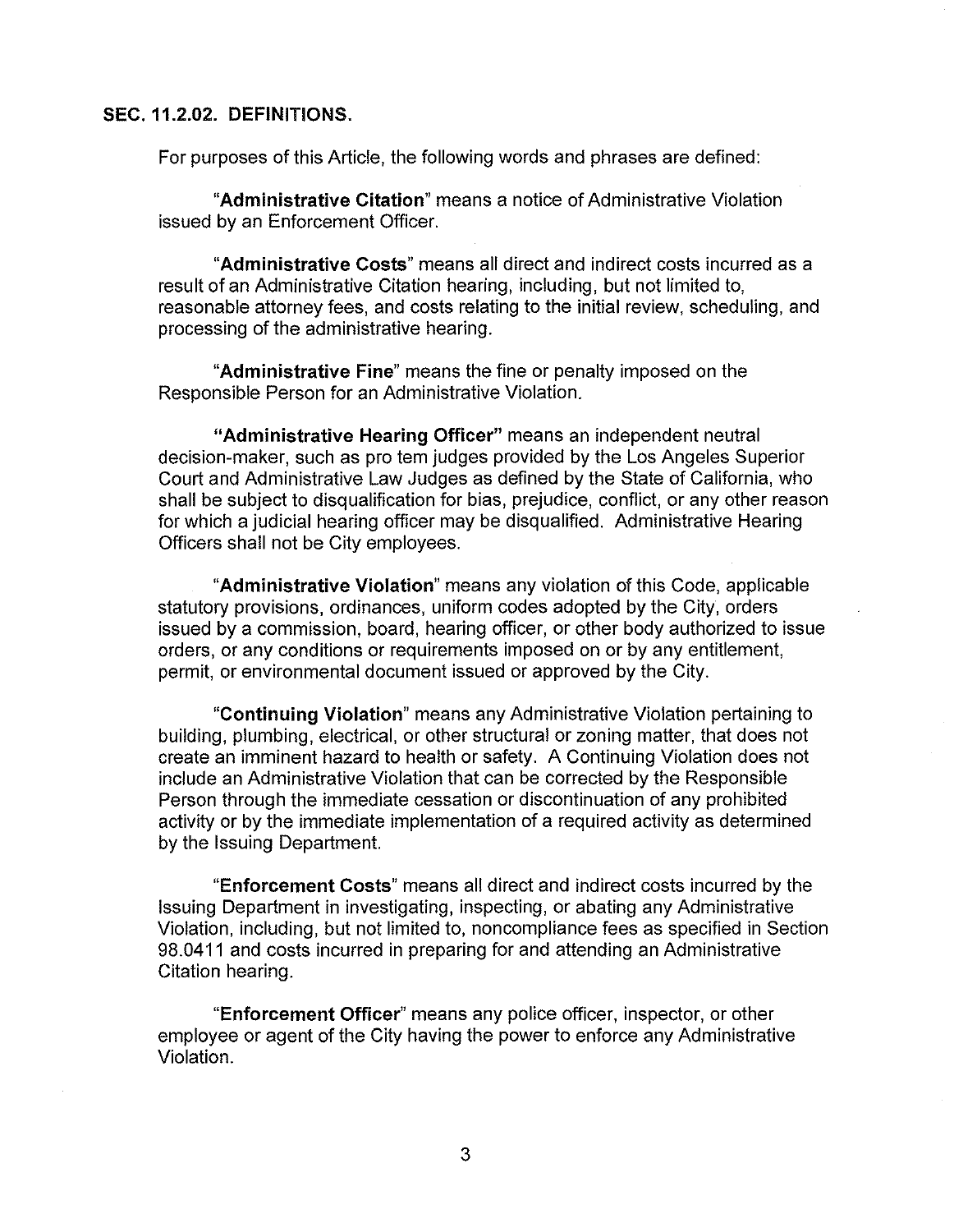**"Issuing Department"** means the City department or office that has authority and responsibility for enforcing Administrative Violations subject to an Administrative Citation.

**"Minor"** means any person under the age of eighteen years.

**"Responsible Person"** means any person, as defined in Section 11.01 (a), who is any of the following:

1. A person who causes or materially contributes to the causation of an Administrative Violation;

2. A person who maintains or allows an Administrative Violation to continue by his or her action or inaction;

3. A person whose agent, employee, or independent contractor causes or materially contributes to the causation of an Administrative Violation;

4. An on-site manager of a business who is responsible for the activities occurring at the premises where an Administrative Violation occurs;

5. A trustee or other person who is given the legal authority to manage property on behalf of someone else where an Administrative Violation occurs;

6. A person who is a parent or guardian having custody and control of a Minor who contributes to the causation of an Administrative Violation;

7. A person who is the owner of, or who exercises control over, or any lessee or sub lessee with the current right of possession of, real property where a property related Administrative Violation occurs.

## **SEC.11.2.03. ISSUANCE OF ADMINISTRATIVE CITATION.**

(a) Except as provided in Subsection (b) of this Section, whenever an Enforcement Officer determines that an Administrative Violation has occurred, the Enforcement Officer is authorized to issue an Administrative Citation to the Responsible Person(s). If the Responsible Person is a Minor, the Enforcement Officer is authorized to issue an Administrative Citation to the parent(s) or guardian(s) having custody and control of the Minor. Notification of the Administrative Violation to the holder of any lease, mortgage, deed of trust, or other encumbrance of record shall conform to the policies and procedures established by the City Attorney's Office.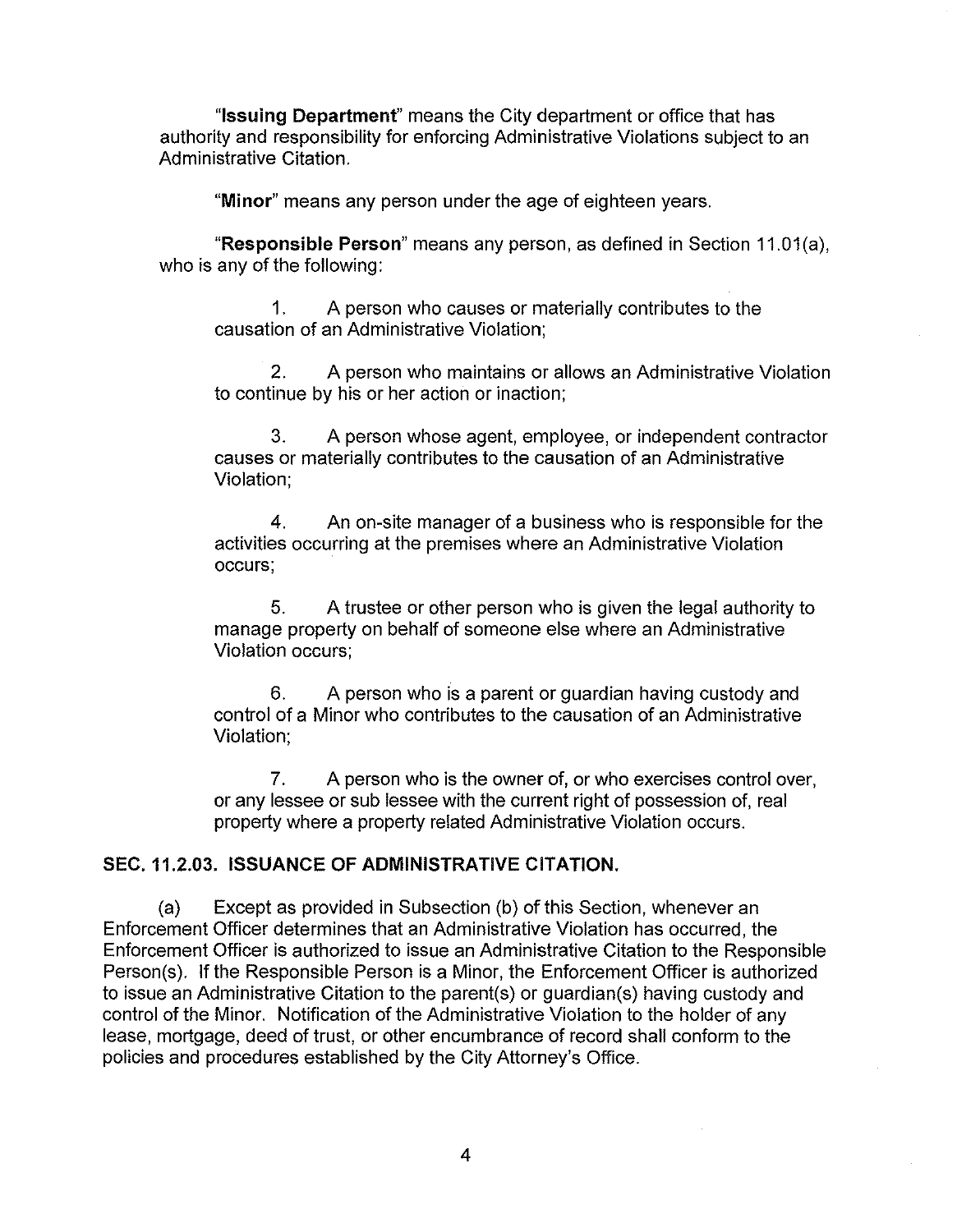(b) When the Administrative Violation pertains to a Continuing Violation, a reasonable period of time to correct the Administrative Violation must be afforded to the Responsible Person prior to imposing an Administrative Fine. If the Administrative Violation is remedied prior to the expiration of the correction period, no Administrative Fine shall be imposed. However, the Responsible Person shall remain liable for and shall pay the Enforcement Costs associated with the Administrative Violation.

(c) Each Administrative Violation shall constitute a separate and distinct offense subject to an Administrative Fine, as provided for in this Article. Each and every day an Administrative Violation exists shall constitute a separate and distinct offense subject to an Administrative Fine, as provided for in this Article.

# **SEC. 11.2.04. ADMINISTRATIVE FINES.**

(a) The amount of the Administrative Fine shall be ascertained by the Enforcement Officer, in accordance with the Administrative Fine schedules set forth in Subsection (b) of this Section, subject to the following limitations:

1. Where the Administrative Violation is designated as an infraction, the Administrative Fine shall not exceed the maximum fine or penalty set forth in this Code for that infraction. If the amount of the fine or penalty for infractions is not specified in this Code, the amount of the Administrative Fine shall not exceed the maximum fine or penalty provided for in Subdivisions (b) and (c) of Section 36900 of the California Government Code.

2. For Administrative Violations involving improvements to, or the use of, buildings, structures, or land for which permits or approval are required but were not obtained, the Administrative Fine levied shall be in the following amounts. For Administrative Violations involving improvements to, or the use of, buildings, structures, or land for which no permit could have been obtained, as determined by the Los Angeles Department of Building and Safety, and no variance was sought, the Administrative Fine levied shall be at four times (4x) the following amounts.

| <b>SQUARE FOOTAGE OF THE</b><br><b>IMPROVEMENT OR USE IN</b><br><b>VIOLATION</b> | <b>ADMINISTRATIVE FINE PER DAY OF VIOLATION</b> |                            |                                                                          |
|----------------------------------------------------------------------------------|-------------------------------------------------|----------------------------|--------------------------------------------------------------------------|
|                                                                                  | <b>First</b><br><b>Violation</b>                | Second<br><b>Violation</b> | <b>Third Violation and</b><br><b>All Subsequent</b><br><b>Violations</b> |
| 250 to less than 500                                                             | \$1,000                                         | \$2,000                    | \$4,000                                                                  |
| 500 to less than 2,500                                                           | \$2,000                                         | \$4,000                    | \$8,000                                                                  |
| 2,500 to less than 5,000                                                         | \$3,000                                         | \$6,000                    | \$12,000                                                                 |
| 5,000 to less than 10,000                                                        | \$4,000                                         | \$8,000                    | \$16,000                                                                 |
| 10,000 to less than 25,000                                                       | \$8,000                                         | \$16,000                   | \$32,000                                                                 |
| 25,000 or more                                                                   | \$16,000                                        | \$32,000                   | \$64,000                                                                 |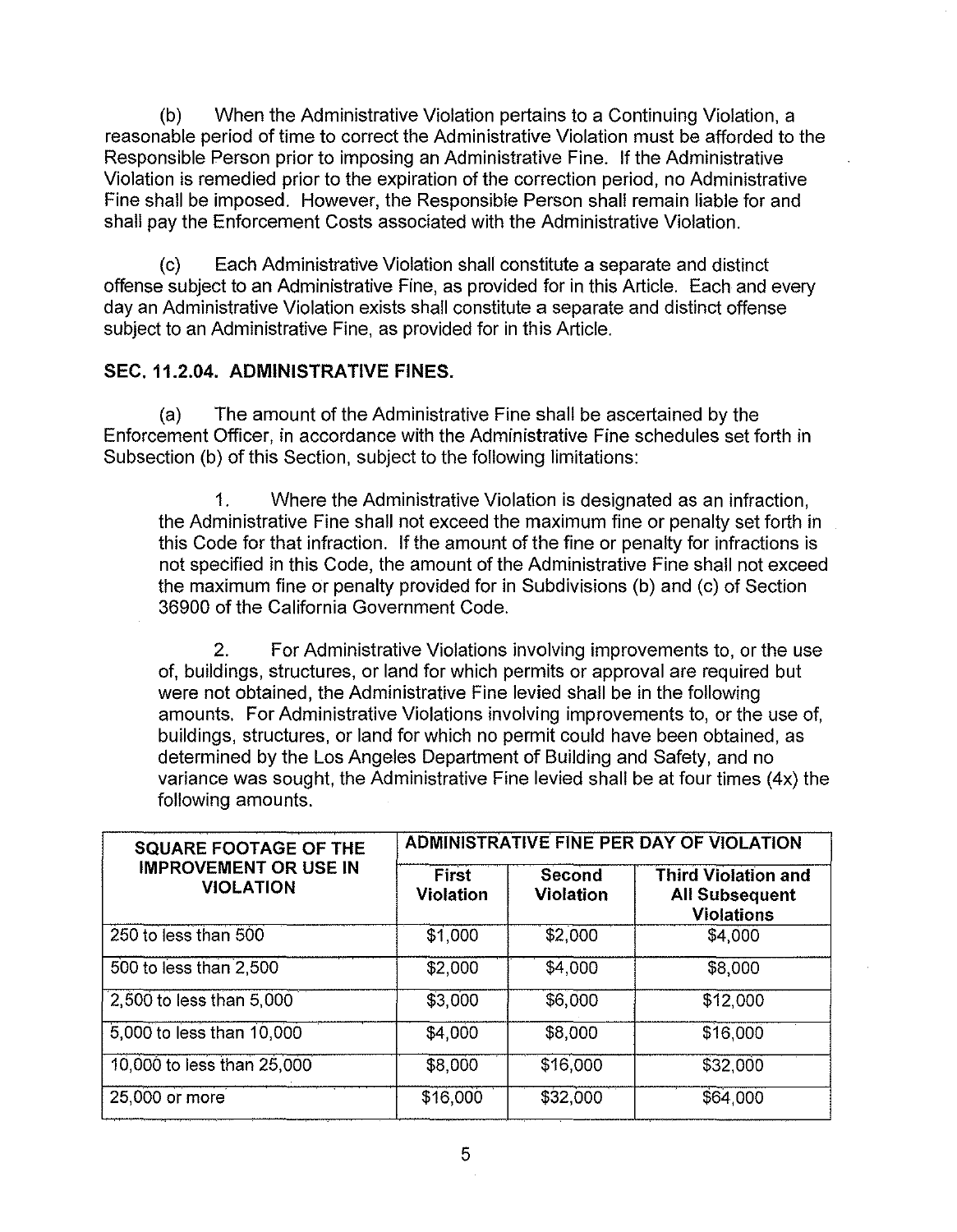Administrative Violations involving improvements of less than 250 square feet or that are not measureable by square footage shall be cited in accordance with Subsection (b) of this Section.

| SQUARE FOOTAGE OF THE SIGN<br><b>IN VIOLATION</b> | <b>ADMINISTRATIVE FINE PER DAY OF VIOLATION</b> |                            |                                                                          |
|---------------------------------------------------|-------------------------------------------------|----------------------------|--------------------------------------------------------------------------|
|                                                   | First<br><b>Violation</b>                       | Second<br><b>Violation</b> | <b>Third Violation and</b><br><b>All Subsequent</b><br><b>Violations</b> |
| Less than 150 square feet                         | \$2,000                                         | \$4,000                    | \$8,000                                                                  |
| 150 to less than 300 square feet                  | \$4,000                                         | \$8,000                    | \$16,000                                                                 |
| 300 to less than 450 square feet                  | \$6,000                                         | \$12,000                   | \$24,000                                                                 |
| 450 to less than 600 square feet                  | \$8,000                                         | \$16,000                   | \$32,000                                                                 |
| 600 to less than 750 square feet                  | \$10,000                                        | \$20,000                   | \$40,000                                                                 |
| 750 or more square feet                           | \$12,000                                        | \$24,000                   | \$48,000                                                                 |

3. For Administrative Violations involving sign regulations, the Administrative Fine levied shall be in the following amounts:

(b) For all other Administrative Violations, the Administrative Fine imposed shall be in the following amounts:

1. Two hundred and fifty dollars (\$250) for a first violation;

2. Five hundred dollars (\$500) for a second violation of the same code provision, statute, ordinance, order, condition or requirement;

3. One thousand dollars (\$1 ,000) for a third or any subsequent violation of the same code provision, statute, ordinance, order, condition or requirement.

4. Nothing in this Section shall preclude or limit the Administrative Hearing Officer's authority to impose a greater Administrative Fine, not to exceed one thousand dollars (\$1 ,000), in accordance with Subsection (b) of Section 11.2.09.

# **SEC. 11.2.05. SERVICE PROCEDURES.**

(a) An Administrative Citation in a form developed by the Issuing Department and subject to the approval of the City Attorney may be issued to the Responsible Person(s) by an Enforcement Officer for Administrative Violations in the following manner: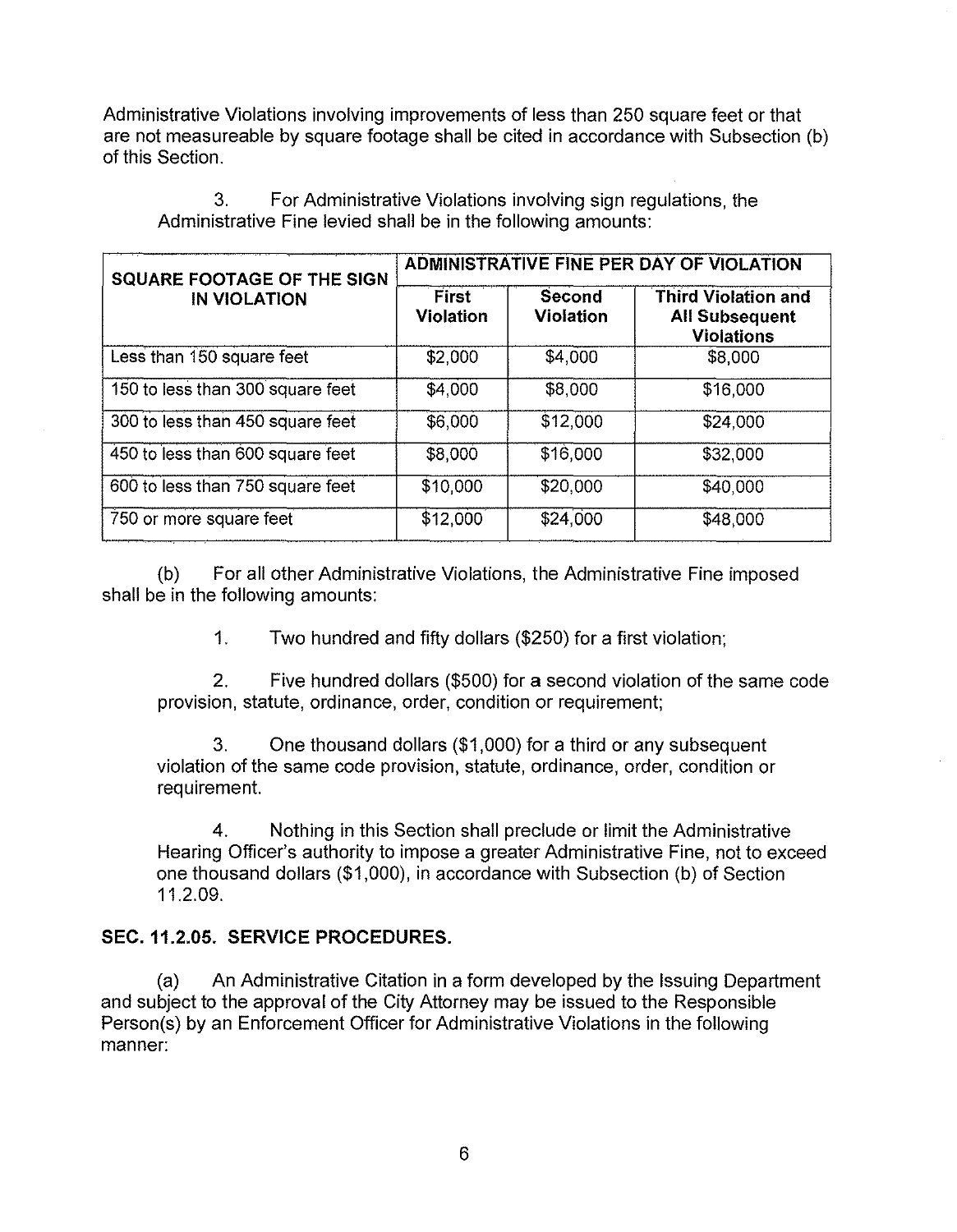1. Personal Service. In any case where an Administrative Citation is issued to an individual, the Enforcement Officer shall:

A. Locate the individual and serve the Administrative Citation on the Responsible Person(s). If the Responsible Person is a Minor, the Enforcement Officer shall also attempt to serve the Administrative Citation on the parent(s) or guardian(s) having custody and control of the Minor.

B. Obtain on the Administrative Citation the signature of the Responsible Person. If the Responsible Person refuses or fails to sign the Administrative Citation, the failure or refusal to sign shall not affect the validity of the Administrative Citation and subsequent proceedings.

2. Service by Mail. If the Enforcement Officer is unable to locate the Responsible Person for the Administrative Violation, the Administrative Citation may be mailed to the Responsible Person by first class mail. If the Responsible Person is known to be a Minor, the Administrative Citation shall be mailed to the parent(s) or guardian(s) having custody and control of the Minor by first class mail.

A. If the Responsible Person is the property owner where a property related Administrative Violation occurs, the Administrative Citation shall be sent to the mailing address shown on the County's last equalized property tax assessment rolls (if any), and the last known address of the Responsible Person.

B. If the Responsible Person is the tenant or other possessor of property where a property related Administrative Violation occurs, the Administrative Citation shall be sent to the property address.

(b) Service pursuant to Subdivision 1 of Subsection (a) of this Section shall be deemed effective at the time of personal delivery. Service pursuant to Subdivision 2 of Subsection (a) of this Section shall be deemed effective five (5) calendar days following the date of mailing.

## **SEC.11.2.06. CONTENTS OF ADMINISTRATIVE CITATION.**

(a) The City Attorney shall develop policies and procedures to ensure that the contents of the Administrative Citation provide the Responsible Person with adequate notice regarding the Administrative Violation(s), potential liability, and all rights of appeal.

(b) Where an Administrative Violation can be corrected, the Administrative Citation shall require the Responsible Person to immediately correct the Administrative Violations and shall explain the consequences of failure to correct the Administrative Violations.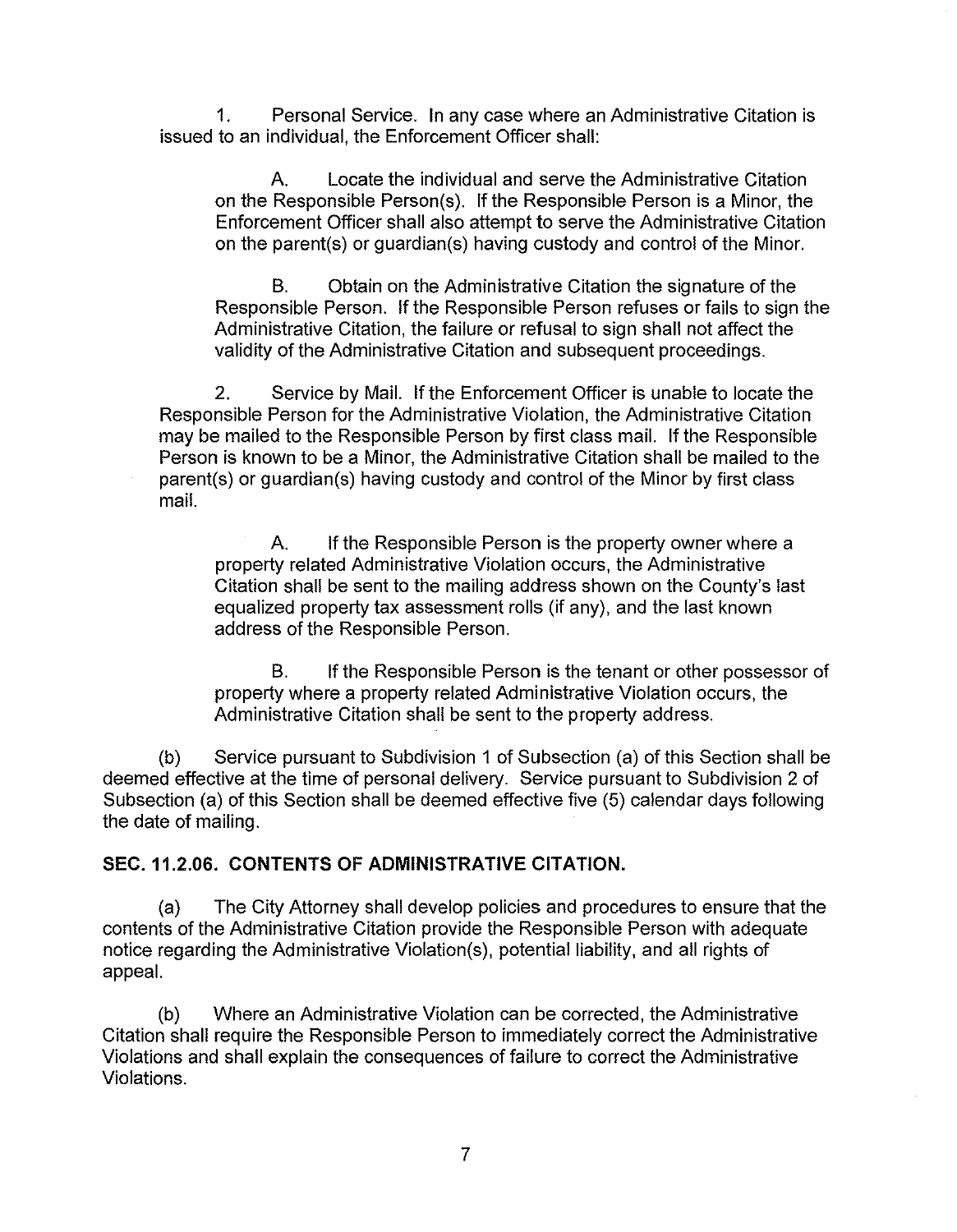(c) If the Administrative Violation pertains to a Continuing Violation, a reasonable period of time to correct the Administrative Violation must be specified on the citation in addition to an explanation of the consequences for failing to correct the Administrative Violation.

## **SEC.11.2.07. SATISFACTION OF THE ADMINISTRATIVE CITATION.**

Upon receipt of an Administrative Citation, the Responsible Person shall either:

(a) Pay the Fine. Pay the Administrative Fine within fifteen (15) calendar days after service of the Administrative Citation.

1. Payment of the Administrative Fine waives the Responsible Person's right to the administrative hearing and appeal process as outlined in Sections 11.2.08 and 11.2.09, below.

2. Payment of an Administrative Fine shall not excuse or discharge a failure to correct an Administrative Violation, as defined in Subsection (b) of Section 11.2.03, nor shall it bar the Enforcement Officer or Issuing Department from taking any other enforcement action in response to an Administrative Violation; or

(b) Remedy the Administrative Violation. If a specified amount of time was provided to correct an Administrative Violation, as defined in Subsection (b) of Section 11.2.03, and the Responsible Person remedies the Administrative Violation within the time granted, no Administrative Fine shall be imposed. The Administrative Citation shall not be deemed to have been satisfied until the Responsible Person provides proof to the Issuing Department that, within the time allotted by the Administrative Citation, the Administrative Violation was satisfactorily remedied. In addition, the Issuing Department may also demand to inspect the condition that gave rise to the issuance of the Administrative Citation to determine whether the Administrative Violation has been satisfactorily remedied.

The Responsible Person who remedies the Administrative Violation shall remain liable for and shall pay the Enforcement Costs associated with the Administrative Violation. Timely correction of the Administrative Violation does not absolve the Responsible Person of this liability. Collection of Enforcement Costs of violations remedied in this manner shall be the responsibility of the Issuing Department.

## **SEC. 11.2.08. APPEAL OF THE ADMINISTRATIVE CITATION.**

(a) Request for Initial Review and Administrative Hearing. If the Responsible Person chooses to contest the Administrative Citation, the Responsible Person shall submit to the City Attorney a request to do so on an official form provided by the City no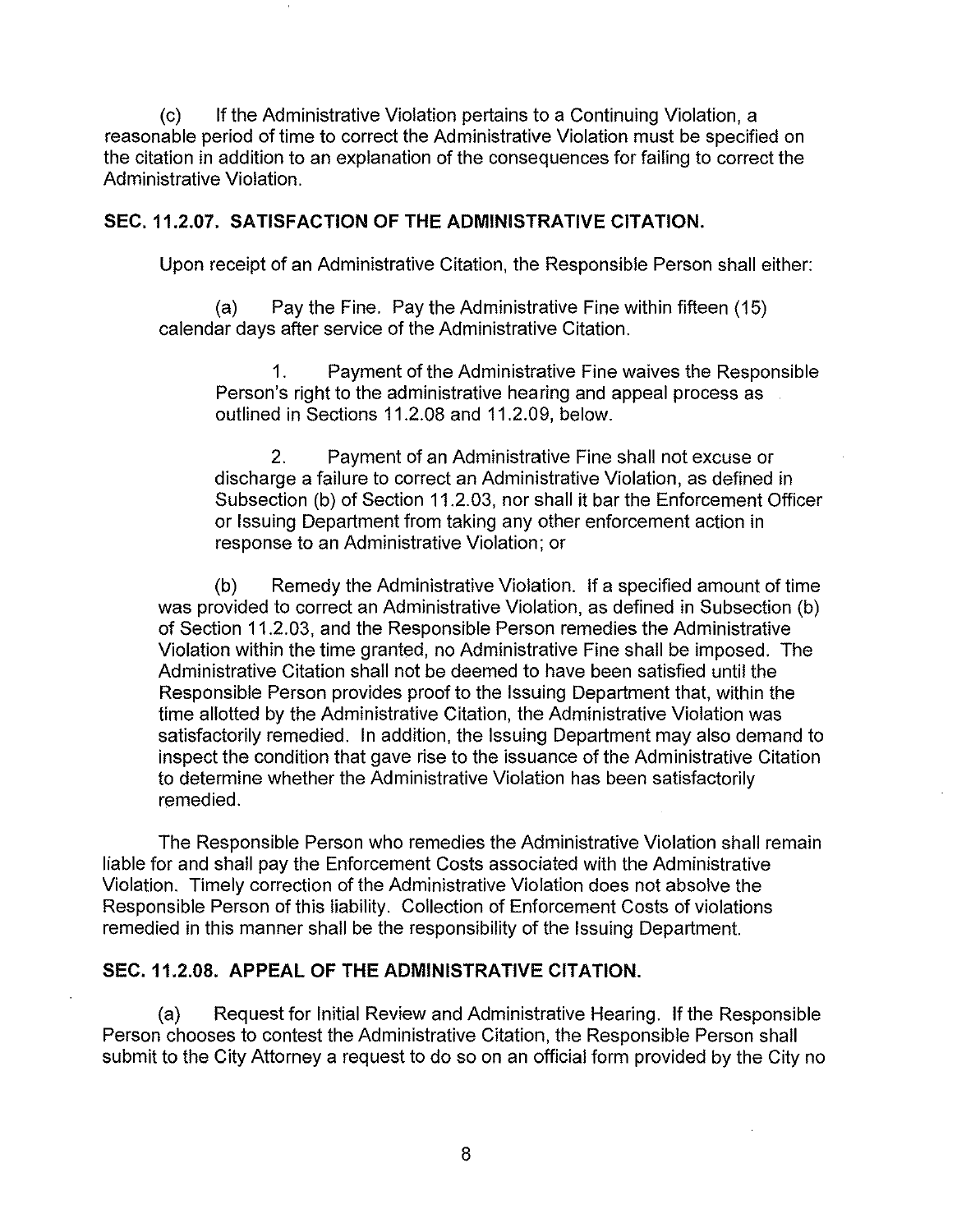later than fifteen (15) calendar days after service of the Administrative Citation. Said form, hereinafter referred to as a Request for Initial Review, shall notify the Responsible Person that an initial review regarding the validity of the Administrative Citation will be conducted prior to scheduling an administrative hearing and shall comply with the policy and procedures established by the City Attorney.

1. Initial Review of Administrative Citation. Upon receipt of the Request for Initial Review, as provided in Subsection (a) of this Section, the City Attorney will conduct an initial review to determine the validity of the Administrative Citation and the appropriate remedy. The City Attorney may make either of the determinations set forth below or, in the exercise of the City Attorney's independent discretion, determine to refer the matter to be addressed through other available remedies including, but not limited to, criminal proceedings, civil action, injunctive relief, specific performance, and any other remedies provided by law.

A. If, following the initial review, the City Attorney determines that the Administrative Violation did not occur, or that extenuating circumstances make dismissal of the Administrative Citation appropriate in the interest of justice, the Administrative Citation shall be dismissed and the Responsible Person notified by mail.

B. If, following the initial review, the City Attorney does not dismiss the Administrative Citation and determines that the administrative remedy being sought is appropriate, the Responsible Person shall be notified by mail and informed of his or her obligation to pay the Administrative Fine within fifteen (15) days of the mailing, or of his or her right to request an administrative hearing pursuant to Subdivision (2) of this Subsection.

2. Contest the Initial Review. If the Responsible Person chooses to contest the outcome of the initial review, within fifteen (15) days of the mailing of the results of the initial review, the Responsible Person shall submit a written request, on an official form provided by the City, requesting an administrative hearing. Said form, hereinafter referred to as a Request for Administrative Hearing, shall include an advance deposit in the full amount of the Administrative Fine or One Thousand dollars (\$1 ,000), whichever is less, or written proof of financial hardship as specified in Paragraph A of this Subsection. A hearing shall be scheduled when the aforementioned conditions are met. A Responsible Party who fails to submit a Request for Administrative Hearing within fifteen (15) days, or who fails to make the required deposit or provide written proof of financial hardship, will have waived the right to contest the Initial Review.

A. In lieu of the advance deposit required pursuant to Subdivision (2) of this Subsection, written proof of financial hardship, which shall be in the form of a declaration signed by the Responsible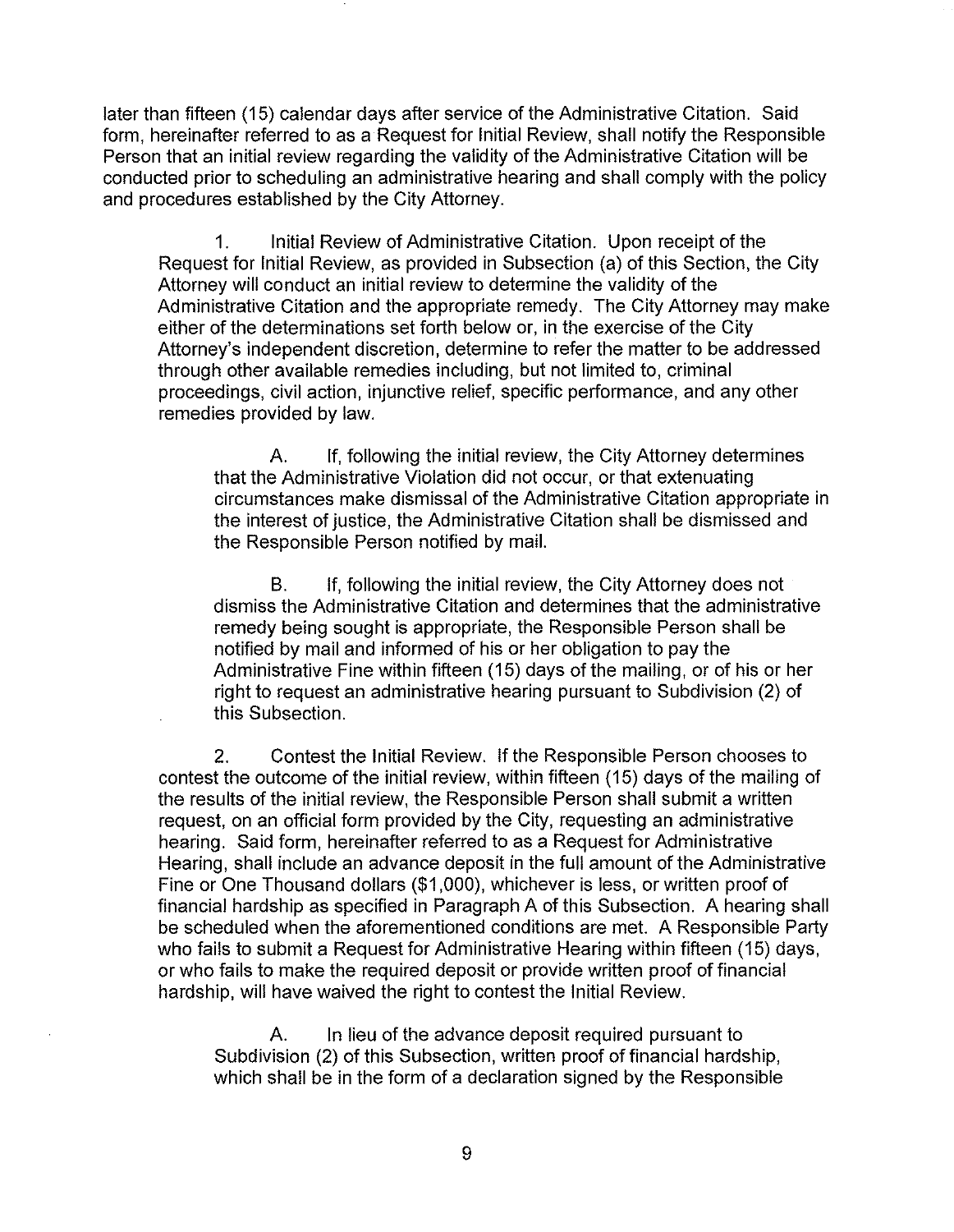Person under penalty of perjury, shall be filed with the City Attorney. The declaration shall state that the Responsible Person earned less than 50% of the median income for the Los Angeles area during the previous tax year, as reported on the Responsible Person's federal income tax return filed with the Internal Revenue Service. The median income for the applicable year shall be as determined by the United States Department of Housing and Urban Development.

3. Code Compliance Fund. All monies derived from the advance deposits identified in Subdivision (2) of this Subsection shall be deposited into the Code Compliance Fund, established pursuant to Article 11 of Chapter 6 of Division 5, Section 5.121.11 of the Los Angeles Administrative Code, and held until the conclusion of the administrative hearing process at which time the monies will either be transferred to the General Fund or refunded to the Responsible Person.

(b) In the event the Responsible Person fails or refuses to satisfy any of the alternatives set forth in Subsection (a) of this Section, as applicable, then the Administrative Fine shall be immediately due and owing the City and may be collected in any manner allowed by law for collection of a debt. The Responsible Person shall also be responsible for any additional fines and costs as set forth in Section 11 .2. 11.

## **SEC. 11.2.09. ADMINISTRATIVE HEARING.**

(a) Authority for the Administrative Hearing Process. The City Attorney shall create an administrative hearing and appeals process that is consistent with this Article and with due process principles. The City Attorney shall develop, and submit to the City Council for approval prior to the start of the Program, written policies and procedures for the hearing and appeals process and written policies and procedures for the selection and appointment of one or more independent Administrative Hearing Officers to hear and decide administrative citation appeals. The administrative hearing shall be conducted in accordance with the procedures promulgated by the City Attorney.

(b) Powers of the Administrative Hearing Officers. The written policies and procedures developed by the City Attorney pursuant to Subsection (a) of this Section shall set forth the scope of the powers of the Administrative Hearing Officer in accordance with this Section. These enumerated powers include, but are not limited to:

1. The Administrative Hearing Officer shall determine whether the Administrative Violation specified in the Administrative Citation occurred;

2. The Administrative Hearing Officer shall determine whether the assessed Administrative Fine is in accordance with the Administrative Fine schedules provided in Section 11.2.04;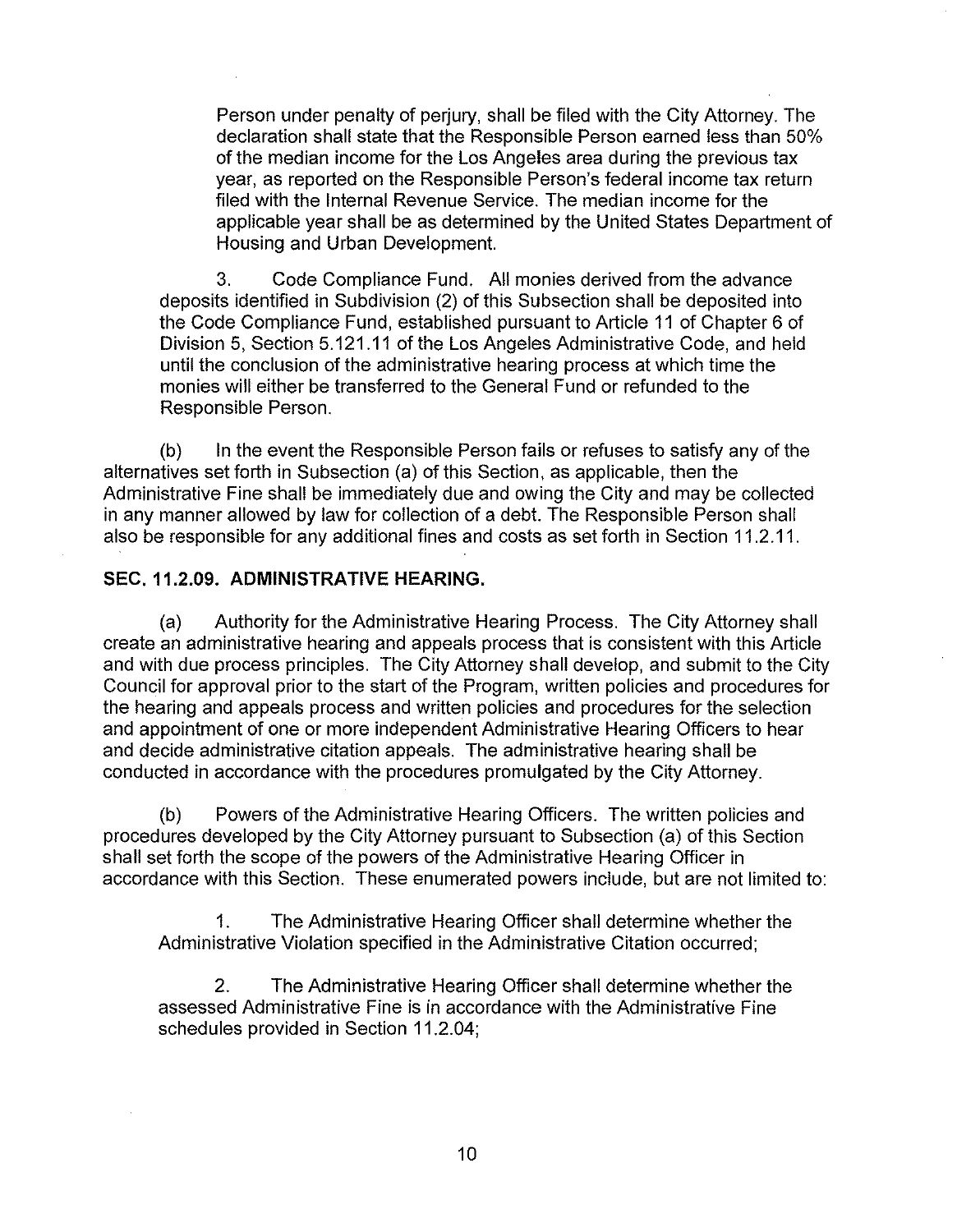3. The Administrative Hearing Officer shall consider any aggravating or mitigating factors that warrant deviation from the Administrative Fine schedules, provided in Section 11.2.04, so that a greater or lesser Administrative Fine should be imposed. The factors that the Administrative Hearing Officer shall consider, include, but are not limited to:

A. the seriousness of the Administrative Violation;

B. the duration of the Administrative Violation;

C. efforts, if any, to correct the Administrative Violation;

D. the negative impacts of the Administrative Violation on the community;

E. any instances in which the Responsible Person has been responsible for the same or similar Administrative Violations in the past; and

F. any other factors that justice may require.

4. The Administrative Hearing Officer shall assess all Administrative Costs associated with the appeal of the Administrative Citation;

5. The Administrative Hearing Officer shall assess all Enforcement Costs;

6. In order to provide a fair hearing and an efficient resolution of the matter, the Administrative Hearing Officer, at the request of a Responsible Party or of the Issuing Department only, may subpoena witnesses, documents and other evidence in accordance with the policies and procedures established by the City Attorney. The party requesting a subpoena must establish that the witness, document, or other evidence sought is relevant to and necessary for the resolution of the matter.

7. The Administrative Hearing Officer has the authority to require a Responsible Person to deposit an amount equal to any assessed Administrative Costs or Enforcement Costs in accordance with the policies and procedures established pursuant to the City Attorney.

(c) Time for Administrative Hearing.

1. The City Attorney shall develop policies and procedures that ensure adequate notice and a timely administrative hearing. The Responsible Person shall be notified in writing of the date and time of the hearing by mailing the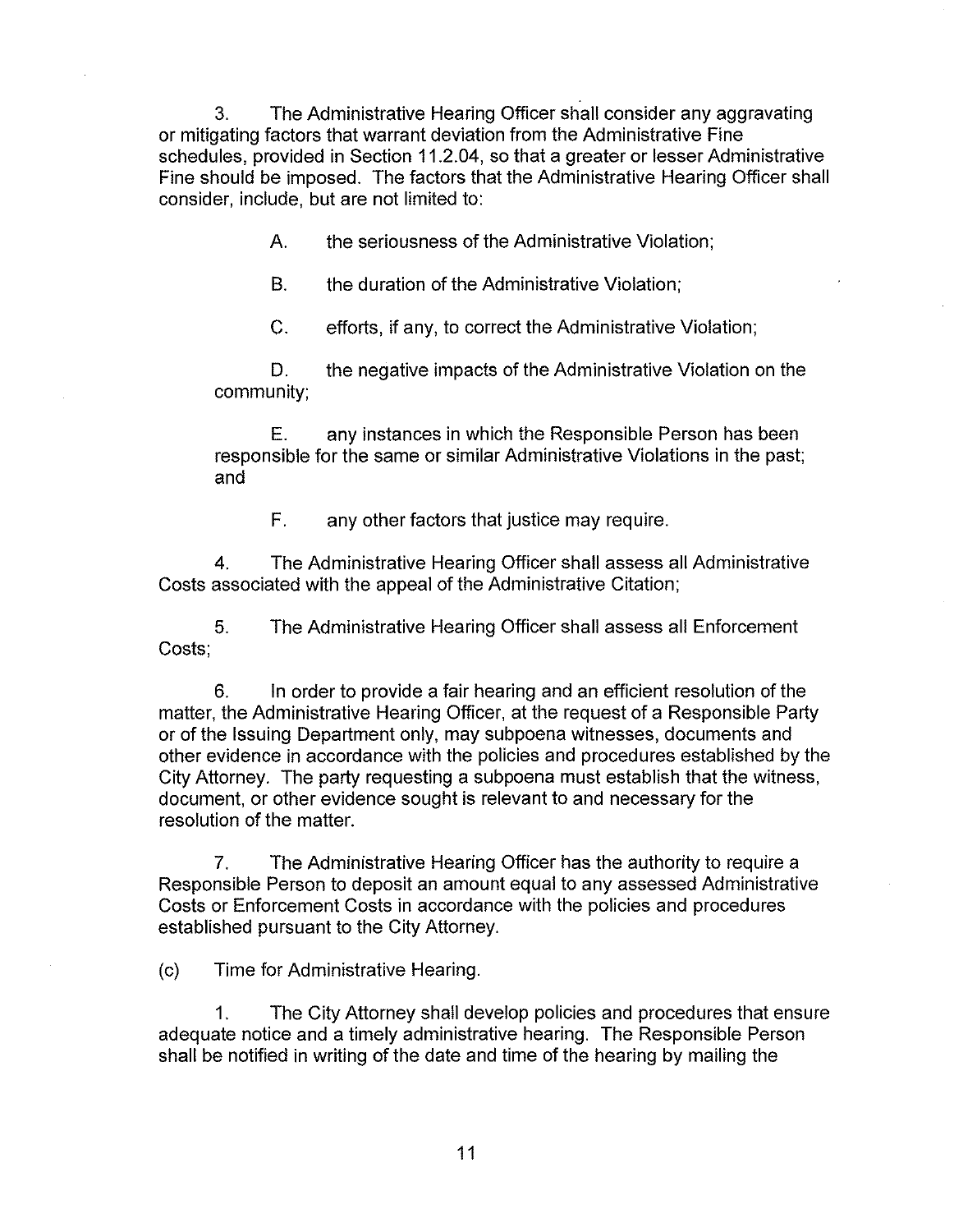notice to the address provided by the Responsible Person in the Request for Administrative Hearing.

2. The Responsible Person(s) or Issuing Department may request one continuance pursuant to the procedures established by the City Attorney.

3. The Administrative Hearing Officer may, in his or her discretion, grant or deny a continuance of the hearing date upon a request by the Responsible Party or the Issuing department and a showing of good cause.

(d) Failure to Attend Administrative Hearing.

1. If the Responsible Person or his or her representative fails to attend the scheduled hearing, he or she shall be deemed to have waived his or her right to an administrative hearing. Under these circumstances, the Administrative Hearing Officer shall find the Responsible Person in default, and shall issue a written notice to that effect. A default under this Section shall constitute a forfeiture of the Administrative Fine and a waiver of any right to challenge the assessed Enforcement Costs and Administrative Costs. A default under this Section shall also be a bar to judicial review of the hearing officer decision based upon failure to exhaust administrative remedies. A default under this provision may be set aside by the Administrative Hearing Officer at the request of the Responsible Party upon a showing of good cause for failing to appear at the Administrative Hearing.

2. A Responsible Person who has been issued an Administrative Citation and who has requested an administrative hearing to challenge the citation as provided in this Article may request in writing that his or her challenge to the citation be withdrawn and the hearing cancelled. Upon receipt of a request to withdraw a challenge to the Administrative Citation, the City shall cancel the pending hearing, and issue a written notice to that effect. A withdrawal under this Subdivision shall constitute a forfeiture of the Administrative Fine and a waiver of any right to challenge the assessed Enforcement Costs and Administrative Costs. A withdrawal under this Subdivision shall also be a bar to judicial review of the hearing officer decision based upon failure to exhaust administrative remedies.

3. If a financial hardship waiver was granted pursuant to Subdivision 2 of Subsection {a) of Section 11.2.08, and the Responsible Person is in default as provided in Subdivision 1 of this Subsection, or a challenge to the citation is withdrawn pursuant to Subdivision 2 of this Subsection, the Administrative Fine, Enforcement Costs, and Administrative Costs shall be due and payable by the Responsible Person(s) to the City within twenty (20) calendar days following the date that had been set for the administrative hearing.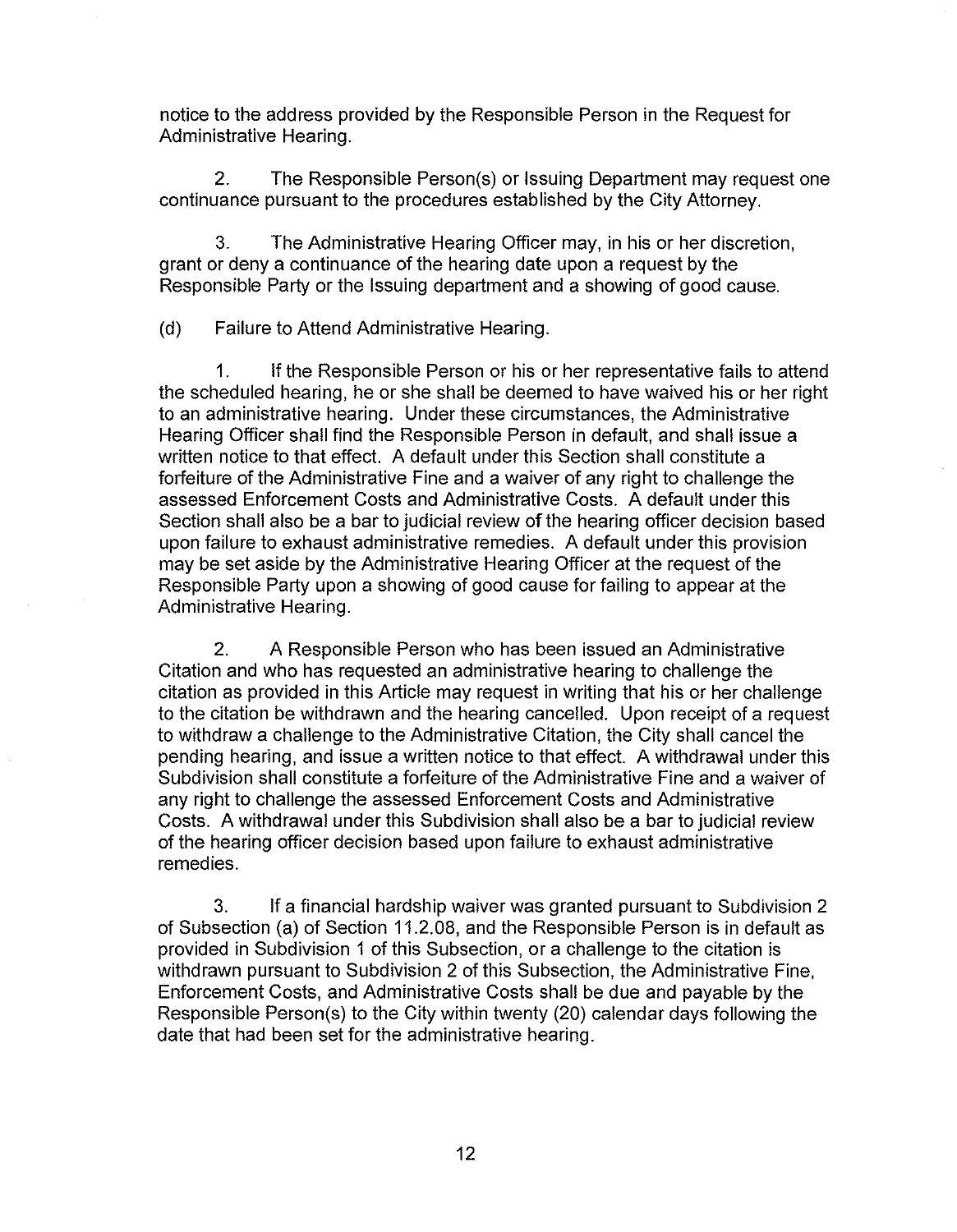4. The City may dismiss an Administrative Citation at any time if it is determined to have been issued in error.

(e) Procedures at the Administrative Hearing.

1. Administrative hearings are informal in nature, and formal rules of evidence and discovery do not apply. The proceedings shall be audio-recorded by the City.

2. The City bears the burden of proof at an administrative hearing to establish the existence of the Administrative Violation specified on the citation. The Administrative Hearing Officer shall use preponderance of the evidence as the standard of proof in deciding the issues.

3. The Administrative Citation and any additional documents submitted by the Issuing Department shall be accepted by the Administrative Hearing Officer as prima facie evidence of the respective facts contained in those documents. The Enforcement Officer may attend the hearing but is not required to do so.

4. Each party shall have the opportunity to testify, cross-examine witnesses, and present witnesses and evidence in support of his or her case. Written and oral evidence submitted at the hearing shall be submitted under penalty of perjury. Documentary and other tangible evidence must be authenticated to the satisfaction of the Administrative Hearing Officer. Nothing shall preclude the use of telephonic or other electronic means of communication if deemed appropriate by the Administrative Hearing Officer.

(f) Decision of the Administrative Hearing Officer. After considering all of the testimony and evidence submitted at the hearing, the Administrative Hearing Officer shall, within fifteen (15) days thereafter, render a decision in writing. The decision rendered by the Administrative Hearing Officer is not exclusive and does not preclude or foreclose the City Attorney's Office from pursuing any and all other remedies provided by law. The Administrative Hearing Officer shall render a decision as follows:

1. Determine that the Administrative Violation specified in the citation is founded, and impose an Administrative Fine in the amount set forth in the citation and if the Administrative Violation has not been corrected as of the date of the hearing, order correction of the Administrative Violation; or

2. Determine that the Administrative Violation specified in the citation is founded, but that the Administrative Fine was incorrectly assessed with the Administrative Fine schedules as provided for in Section 11.2.04, warranting imposition of a lesser or greater Administrative Fine than that prescribed in the citation and impose a lesser or greater Administrative Fine and, if the Administrative Violation has not been corrected as of the date of the hearing, order that the Administrative Violation be corrected; or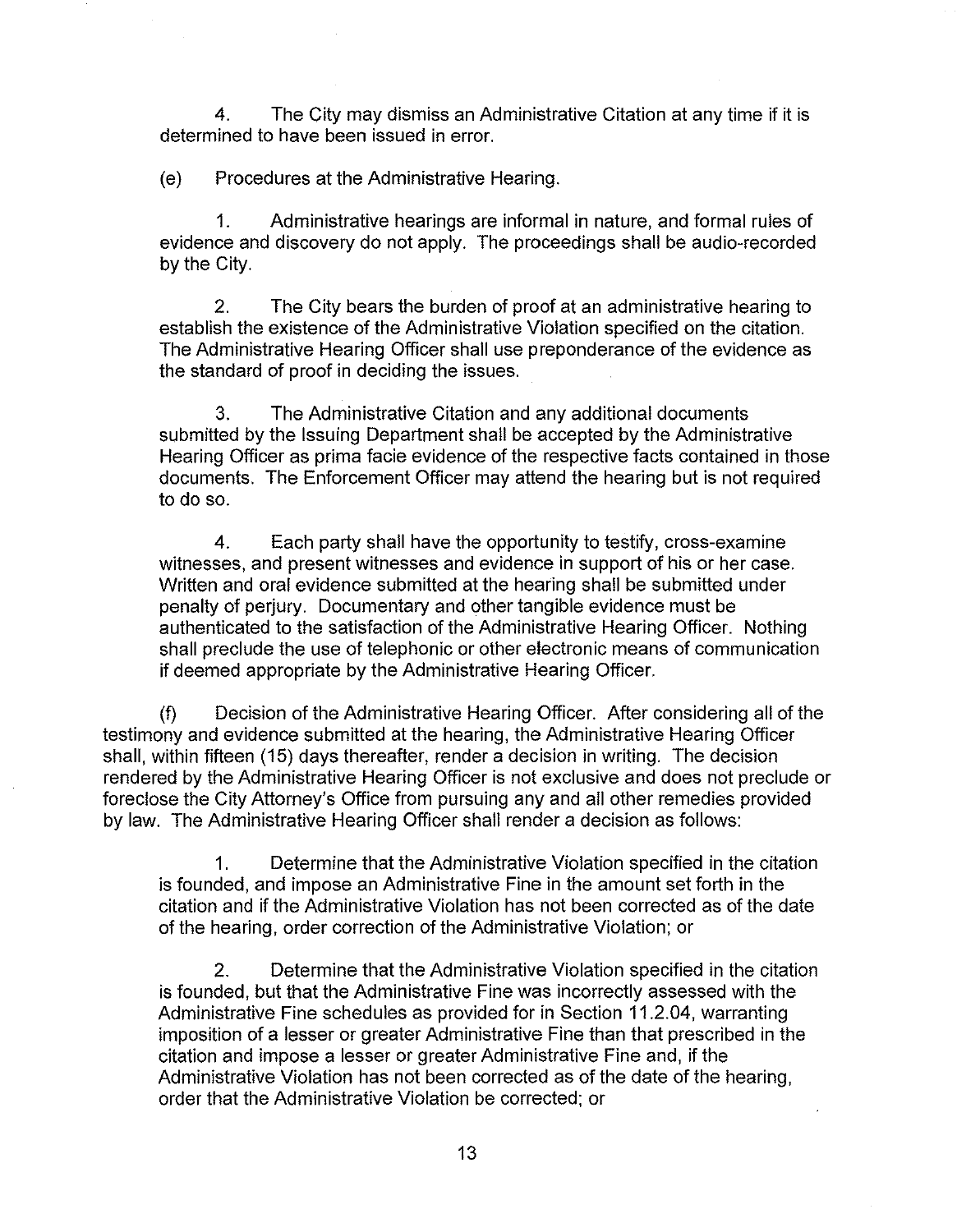3. Determine that the Administrative Violation specified in the citation is founded, but that the Issuing Department or the Responsible Party has introduced credible evidence of aggravating or mitigating circumstances warranting imposition of a greater or lesser penalty than that prescribed in the Administrative Fine schedules, as provided for in Section 11.2.04, and impose a greater or lesser Administrative Fine, and if the Administrative Violation has not been corrected as of the date of the hearing, order that the Administrative Violation be corrected; or

4. Determine that the Administrative Violation specified in the citation did not occur and cancel the Administrative Fine; and

5. Determine the amount of the Enforcement Costs and associated Administrative Costs to be imposed, if any.

(g) The Administrative Order shall include the reasons for the decision and be served on all parties by any one of the methods listed in Section 11.2.05 of this Article or through service by first-class mail, postage prepaid on the Responsible Person(s) at the address he or she provided in the Request for Administrative Hearing. In addition to the matters set forth in Subsection (f) of this Section, the decision rendered by the Administrative Hearing Officer shall address the following:

1. Administrative Fines

A. If the Administrative Hearing Officer imposes an Administrative Fine, the City shall keep the funds deposited at the time of the hearing request. If the deposited funds are less than the Administrative Fine, the Responsible Person(s) shall pay the outstanding amount of the Administrative Fine to the City within twenty (20) calendar days of the Administrative Order becoming final. If the deposited funds equal more than the Administrative Fine, the City shall promptly refund the appropriate amount of the funds to the Responsible Person(s).

B. If the Administrative Hearing Officer determines that the Administrative Violation specified in the citation did not occur and cancels the Administrative Fine, then the City shall promptly refund the amount of funds deposited by the Responsible Person at the time of the hearing request and no Enforcement Costs or Administrative Costs shall be assessed.

2. Enforcement Costs and Administrative Costs

A. Enforcement Costs. The Administrative Order shall assess all reasonable Enforcement Costs to be paid by the Responsible Person. The Responsible Person(s) shall pay the Enforcement Costs to the City within twenty (20) calendar days of the Administrative Order becoming final.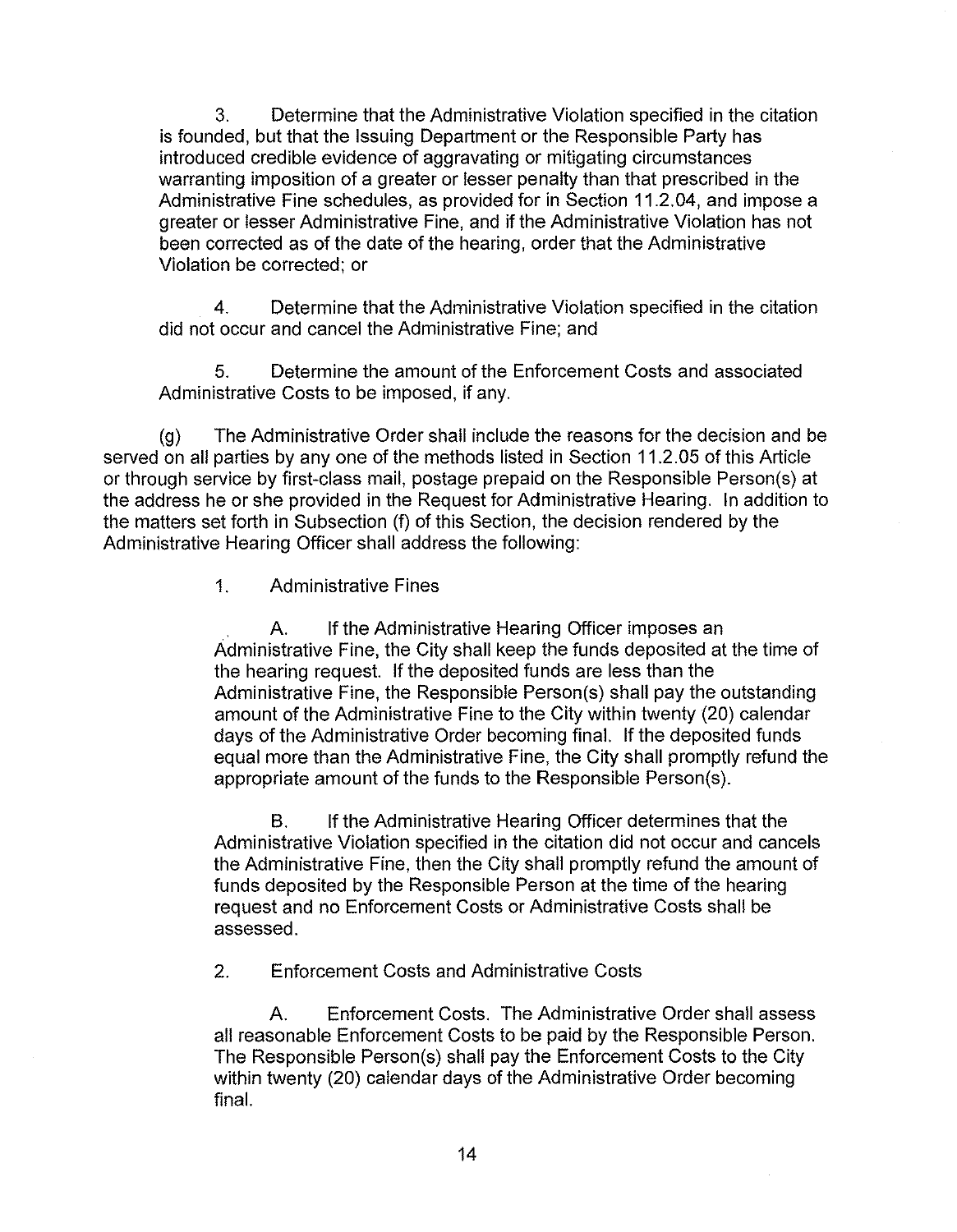2. Enforcement Costs and Administrative Costs

A. Enforcement Costs. The Administrative Order shall assess all reasonable Enforcement Costs to be paid by the Responsible Person. The Responsible Person(s) shall pay the Enforcement Costs to the City within twenty (20) calendar days of the Administrative Order becoming final.

B. Administrative Costs. The Administrative Order shall assess all reasonable Administrative Costs to be paid by the Responsible Person. The Responsible Person(s) shall pay the Administrative Costs to the City within twenty (20) calendar days of the Administrative Order becoming final.

3. The Administrative Order shall become final on the date of mailing or other service, and shall notify the Responsible Person(s) of his or her right to appeal.

## **SEC. 11.2.10. RIGHT TO JUDICIAL REVIEW.**

(a) Once an Administrative Order becomes final as provided in this Article, no further appeal may be filed pursuant to the provisions of this Code, except as provided for in this Section, or as otherwise provided by law.

(b) Once an Administrative Order becomes final, the time in which judicial review of the order must be sought shall be governed by California Code of Civil Procedure section 1094.6.

(c) Should any court of competent jurisdiction determine that the City must provide an appeal to any final Administrative Order in a manner other than set forth in California Code of Civil Procedure section 1094.6, then it is the intent of the City Council that the administrative penalty process remain as provided herein and to provide that any appeal which is timely requested follow the procedures set forth in Government Code section 53069.4.

## **SEC. 11.2.11. FAILURE TO PAY ADMINISTRATIVE FINES AND COSTS.**

(a) Any Responsible Person who is issued an Administrative Citation pursuant to this Article, excluding Administrative Violations defined in Subsection (b) of Section 11.2.03, and does not pay within fifteen (15) calendar days, shall be assessed a late payment collection fee of \$50.00 which shall be charged in addition to any other assessed fines and fees. The City may use any legal remedy available to collect any unpaid Administrative Fine. These remedies include, but are not limited to, criminal remedies, civil action, injunctive relief, specific performance, and the recordation of a lien or a notice of the Administrative Violation against real property pursuant to the procedures set forth in this Code and in accordance with applicable law.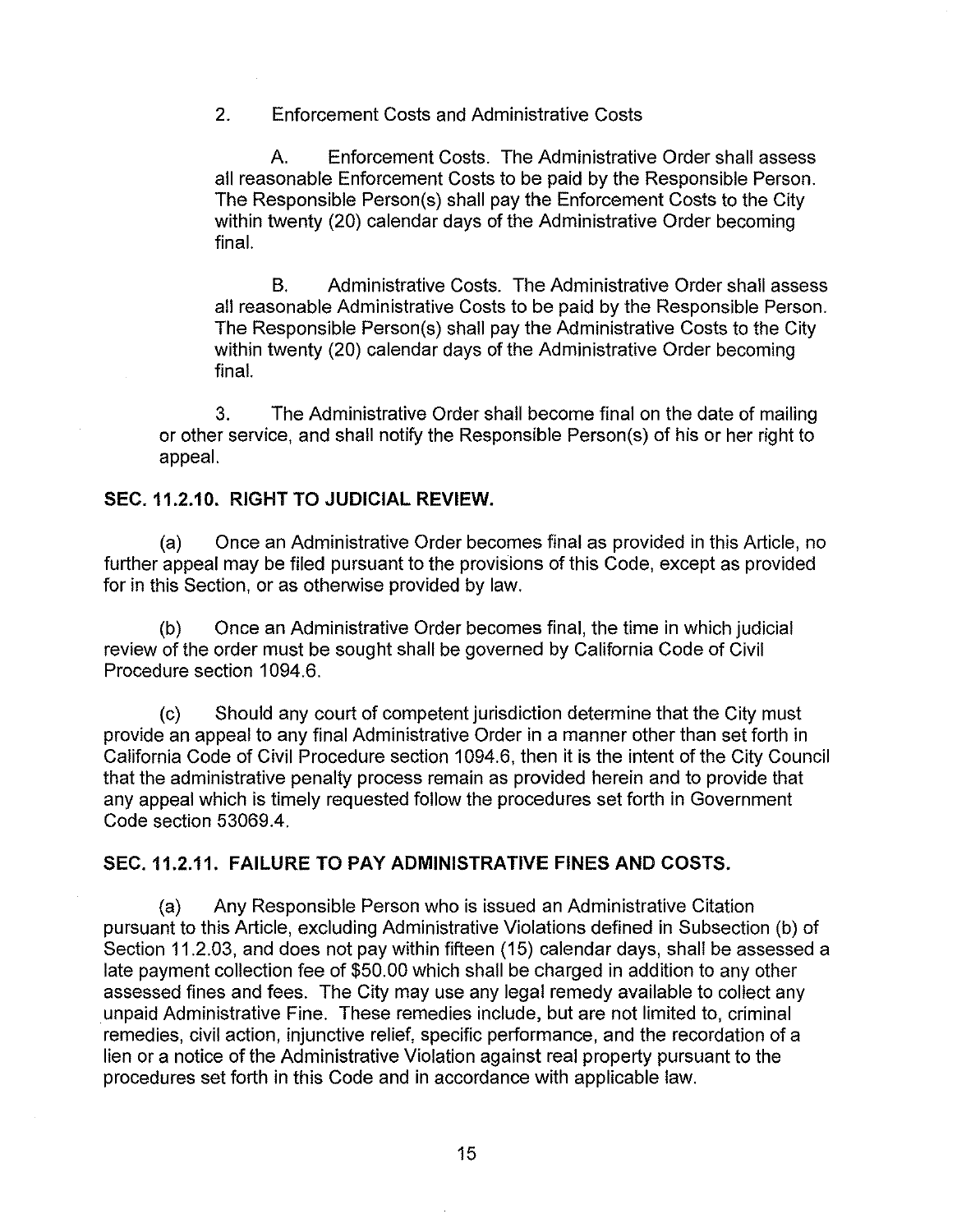B. Administrative Costs. The Administrative Order shall assess all reasonable Administrative Costs to be paid by the Responsible Person. The Responsible Person(s) shall pay the Administrative Costs to the City within twenty (20) calendar days of the Administrative Order becoming final.

3. The Administrative Order shall become final on the date of mailing or other service, and shall notify the Responsible Person(s) of his or her right to appeal.

# **SEC. 11.2.10. RIGHT TO JUDICIAL REVIEW.**

(a) Once an Administrative Order becomes final as provided in this Article, no further appeal may be filed pursuant to the provisions of this Code, except as provided for in this Section, or as otherwise provided by law.

(b) Once an Administrative Order becomes final, the time in which judicial review of the order must be sought shall be governed by California Code of Civil Procedure section 1094.6.

(c) Should any court of competent jurisdiction determine that the City must provide an appeal to any final Administrative Order in a manner other than set forth in California Code of Civil Procedure section 1094.6, then it is the intent of the City Council that the administrative penalty process remain as provided herein and to provide that any appeal which is timely requested follow the procedures set forth in Government Code section 53069.4.

## **SEC. 11.2.11. FAILURE TO PAY ADMINISTRATIVE FINES AND COSTS.**

(a) Any Responsible Person who is issued an Administrative Citation pursuant to this Article, excluding Administrative Violations defined in Subsection (b) of Section 11.2.03, and does not pay within fifteen (15) calendar days, shall be assessed a late payment collection fee of \$50.00 which shall be charged in addition to any other assessed fines and fees. The City may use any legal remedy available to collect any unpaid Administrative Fine. These remedies include, but are not limited to, criminal remedies, civil action, injunctive relief, specific performance, and the recordation of a lien or a notice of the Administrative Violation against real property pursuant to the procedures set forth in this Code and in accordance with applicable law.

(b) Any Responsible Person who is issued an Administrative Citation pursuant to this Article for an Administrative Violation defined in Subsection (b) of Section 11.2.03, and does not pay within fifteen (15) calendar days from the conclusion of the time afforded to remedy the Administrative Violation, shall be assessed a late payment collection fee of \$50.00 which shall be charged in addition to any other assessed fines and fees. The City may use any legal remedy available to collect any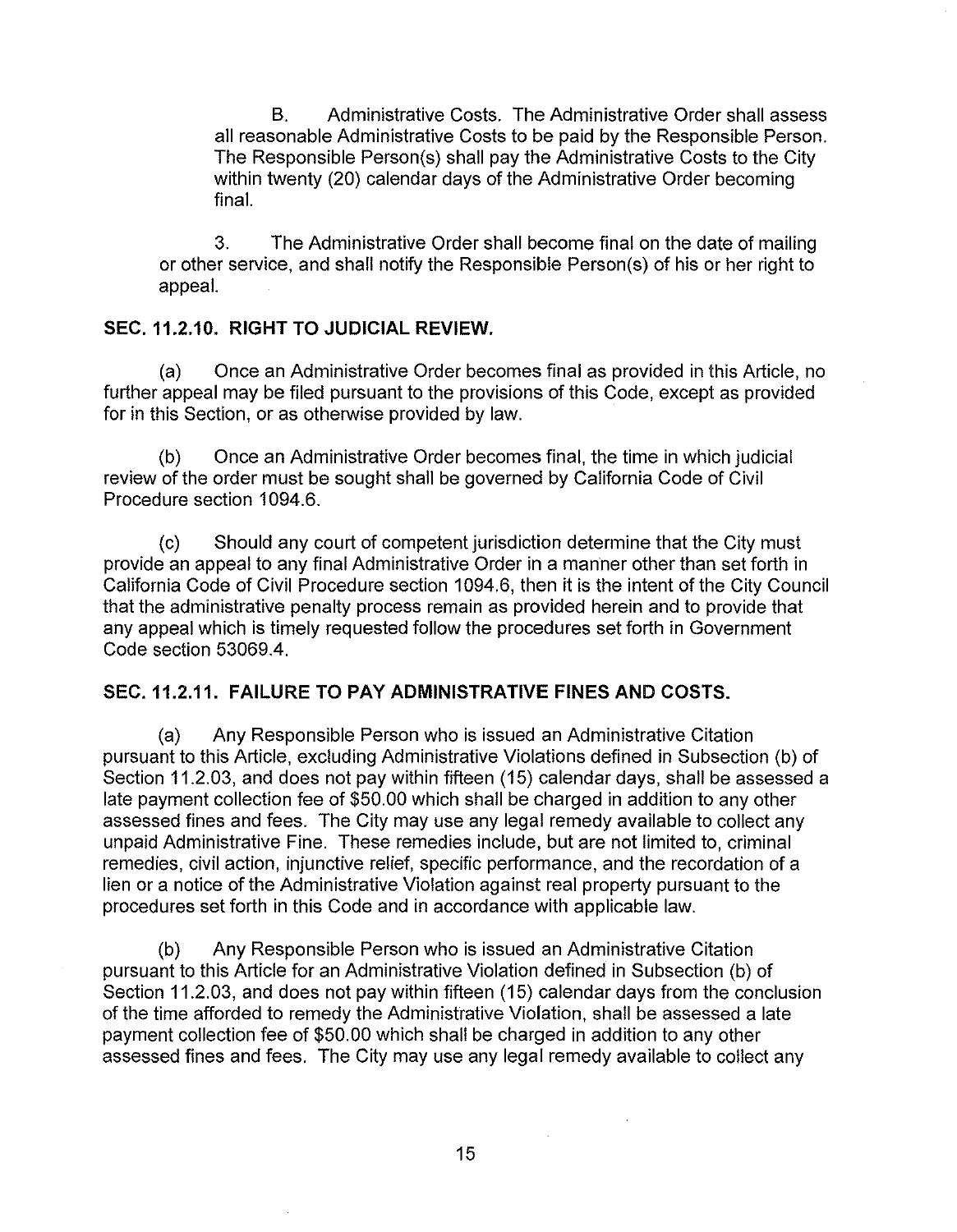unpaid Administrative Fine. These remedies include, but are not limited to, criminal remedies, civil action, injunctive relief, specific performance, and the recordation of a lien or a notice of the Administrative Violation against real property pursuant to the procedures set forth in this Code and in accordance with applicable law.

(c) Notwithstanding Subsections (a) and (b) of this Section, if the Responsible Person chooses to contest the Administrative Citation pursuant to Section 11.2.08 of this Article, and fails to pay the assessed Administrative Fine, Enforcement Costs, and Administrative Costs within twenty (20) calendar days of the Administrative Order becoming final, the Responsible Person shall be assessed a late payment collection fee of \$50.00, which shall be charged in addition to any other assessed fines and fees. The City may use any legal remedy available to collect any unpaid Administrative Fine or to gain compliance with the Administrative Order. These remedies include, but are not limited to, criminal remedies, civil action, injunctive relief, specific performance, and the recordation of a lien or a notice of the Administrative Violation against real property pursuant to the procedures set forth in this Code and in accordance with applicable law.

(d) In the event a civil action is commenced to collect the Administrative Fine, Enforcement Costs, or Administrative Costs, the City shall be entitled to recover reasonable attorney's fees and all costs associated with the civil action. Costs include, but are not limited to, staff time incurred in the collection of the Administrative Fine, Enforcement Costs, and Administrative Costs, and those costs set forth in Code of Civil Procedure Section 1033.5.

(e) Failure to pay any Administrative Fine, Enforcement Costs, or Administrative Costs when due as provided in this Article is a misdemeanor.

# **SEC 11.2.12. DEPOSIT OF MONIES COLLECTED.**

All monies collected pursuant to the provisions of this Article shall be deposited in the Code Compliance Fund, established pursuant to Article 11 of Chapter 6 of Division 5, Sections 5.121.11 and following, of the Los Angeles Administrative Code

# **SEC. 11.2.13. SEVERABILITY.**

If any section, subsection, subdivision, sentence, clause, or phrase of this Article is for any reason held to be invalid or unconstitutional by decision of any court of competent jurisdiction, such decision shall not affect the validity of the remaining portions of the Article. The City Council hereby declares that it would have passed this Article and each section, subsection, subdivision, clause or phrase thereof irrespective of the fact that one or more other sections, subsections, subdivisions, clauses or phrases may be declared to be invalid or unconstitutional.

Sec. 3. Division 5, Chapter 6 of the Los Angeles Administrative Code is amended by adding a new Article 11 to read as follows: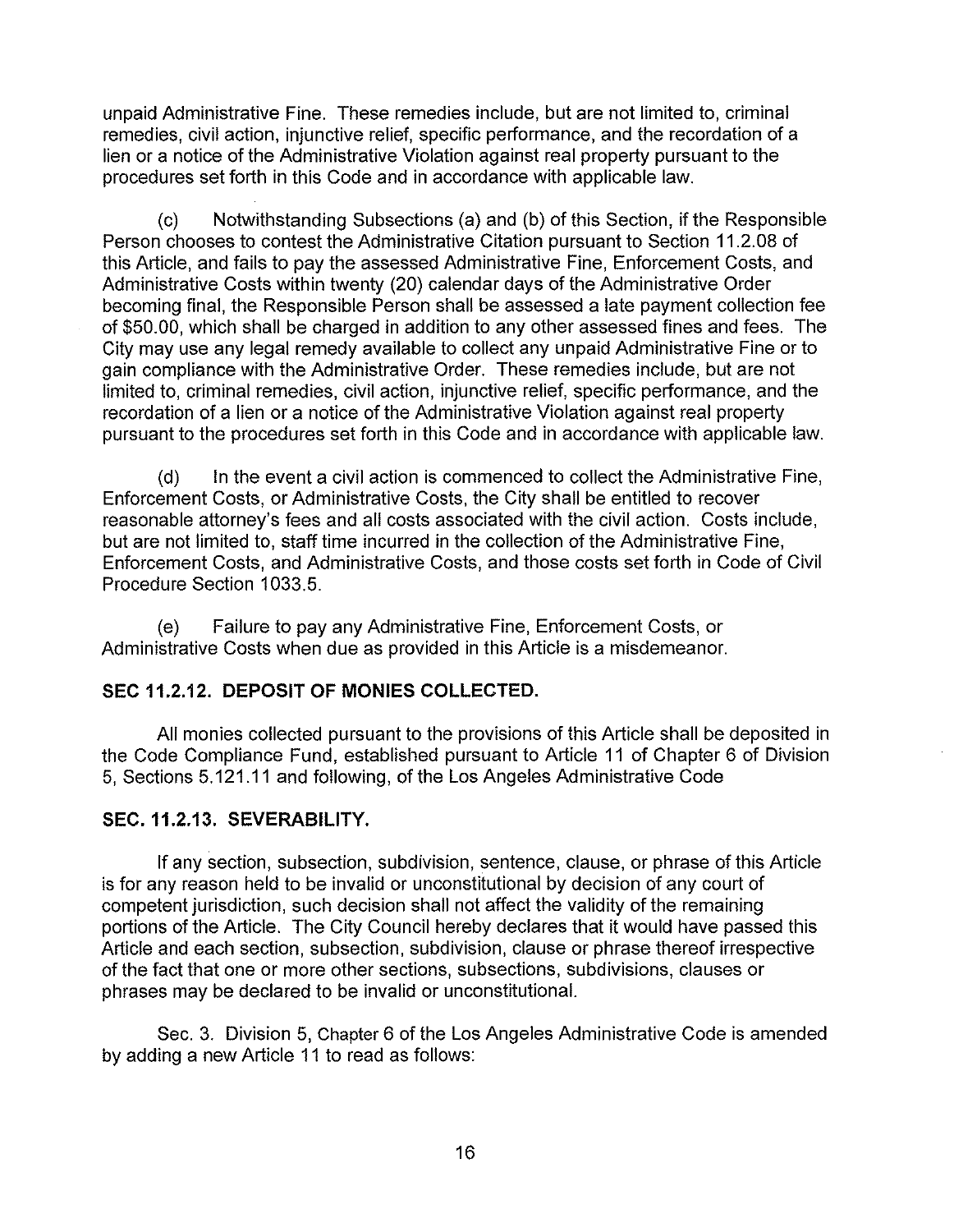### **CHAPTER 6, ARTICLE 11 CODE COMPLIANCE FUND**

## **SEC. 5.121.11. Creation and Administration of Fund.**

(a) There is hereby created and established in the Treasury of the City of Los Angeles a special fund to be known as the **Code Compliance Fund (the "Fund").** The purpose of the Fund shall be for the receipt of all monies collected pursuant to Chapter 1, Article 1.2, Sections 11.2.01 and following, of the Los Angeles Municipal Code, which, except for amounts required to be refunded pursuant to Los Angeles Municipal Code Section 11.2.09, shall constitute General Fund receipts. Receipts to the Fund shall be recorded as Administrative Fines, Enforcement Costs, or Administrative Costs respectively by issuing Department. The Fund shall be under control of the City Council for all purposes, subject to the approval of the Mayor in the same manner and to the same extent as similar budget actions, and shall be administered by the Office of Finance. The Office of Finance shall work with the City Departments and the City Attorney to establish a system for the receipt and deposit of all receipts required to be deposited into the Fund.

(b) A separate account shall be established for deposit of all monies derived from the advance deposits identified in Article 1.2 of Chapter 1, Sections 11.2.01 and following, of the Los Angeles Municipal Code, which are required to be deposited into the Fund and held until the conclusion of the administrative hearing process at which time the monies will either be transferred to the general account of the Fund or refunded to the Responsible Person. Monies remaining in this account of the Fund at the end of the fiscal year shall not revert to the Reserve Fund pursuant to Charter Section 344.